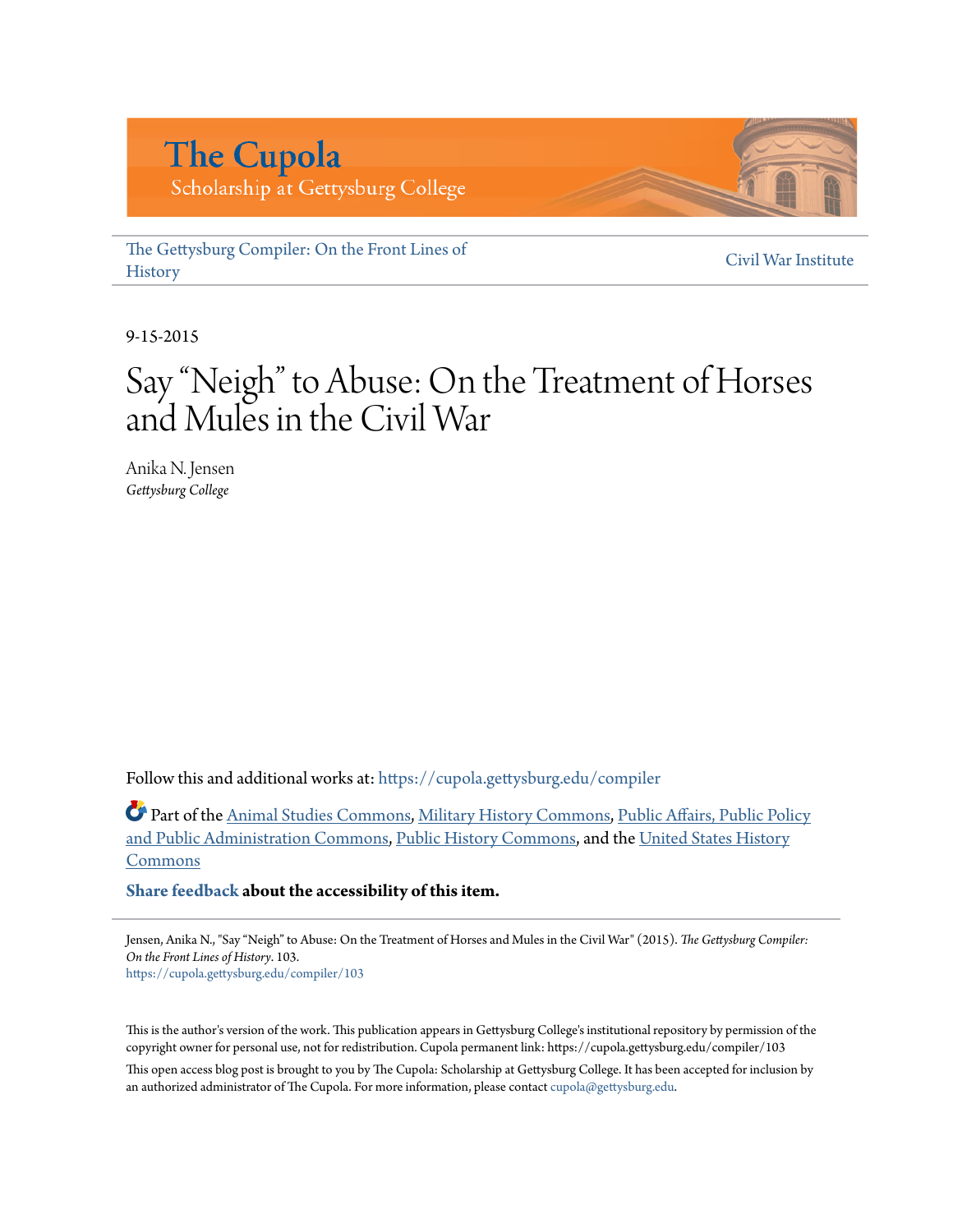### Say "Neigh" to Abuse: On the Treatment of Horses and Mules in the Civil War

#### **Abstract**

The stuffed head of Old Baldy, General George Meade's favorite horse, can be found mounted on the wall of the Grand Army of the Republic Museum in Philadelphia. General Robert E. Lee's horse, Traveler, received gifts and international adoration even after the war's end, and General Ulysses S. Grant's three war mounts, including one pony stolen from a plantation belonging to Jeff Davis' brother, rested comfortably in fame and verdant pastures until the ends of their lives [*excerpt*].

#### **Keywords**

The Gettysburg Compiler, Civil War, 150th Anniversary, Gettysburg, Civil War Memory, Sesquicentennial, Animal Treatment, Animal Abuse, Human Animal Treatment, Civil War Horses and Mules

#### **Disciplines**

Animal Studies | History | Military History | Public Affairs, Public Policy and Public Administration | Public History | United States History

#### **Comments**

This blog post originally appeared in [The Gettysburg Compiler](http://gettysburgcompiler.com/) and was created by students at Gettysburg College.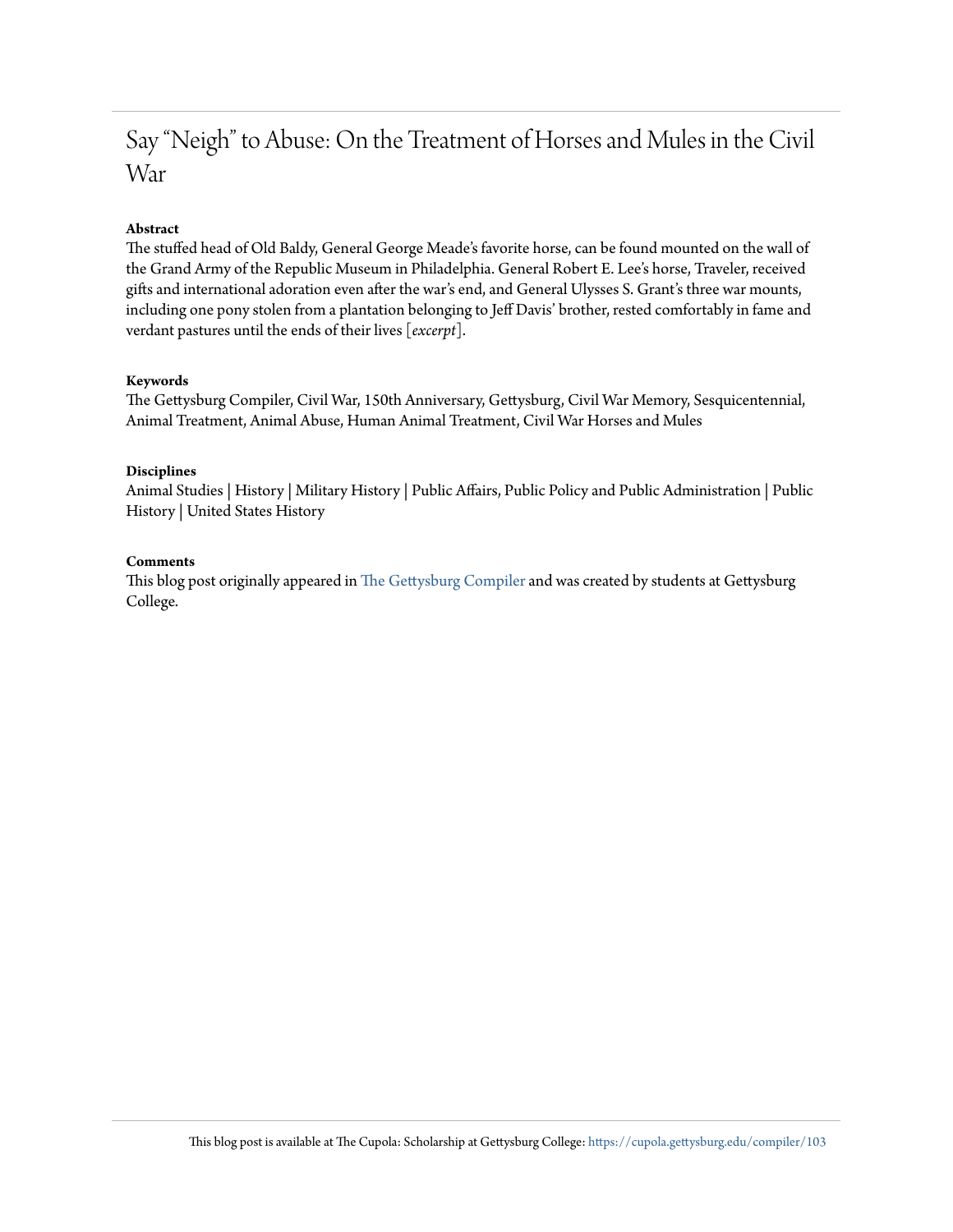## **THE GETTYSBURG COMPILER** ON THE FRONT LINES OF HISTORY

# **Say "Neigh" to Abuse: On the Treatment of Horses and Mules in the Civil War**

*September 15, 2015*

#### *By Annika Jensen '18*

The stuffed head of Old Baldy, General George Meade's favorite horse, can be found mounted on the wall of the Grand Army of the Republic Museum in Philadelphia. General Robert E. Lee's horse, Traveler, received gifts and international adoration even after the war's end, and General Ulysses S. Grant's three war mounts, including one pony stolen from a plantation belonging to Jeff Davis' brother, rested comfortably in fame and verdant pastures until the ends of their lives.



*Old Baldy's head hangs on the wall of the GAR Museum in Philadelphia. I personally think this is immensely weird.* Picture courtesy of *[ushistory.org.](http://www.ushistory.org/)*

Ignoring blissfully the morbidity of Old Baldy's taxidermization, I might speculate that these heroic animals and their dedicated riders demonstrate an ideal camaraderie between soldier and mount in the American Civil War: respect, trust, compassion. But unfortunately, it is just so: an ideal, not a reality. The truth behind the war horse is that its wartime life was a hellacious one; it fell victim to a systematic neglect, and the unspoken bond, the one that every equestrian shares, was abandoned in the desperation of the war.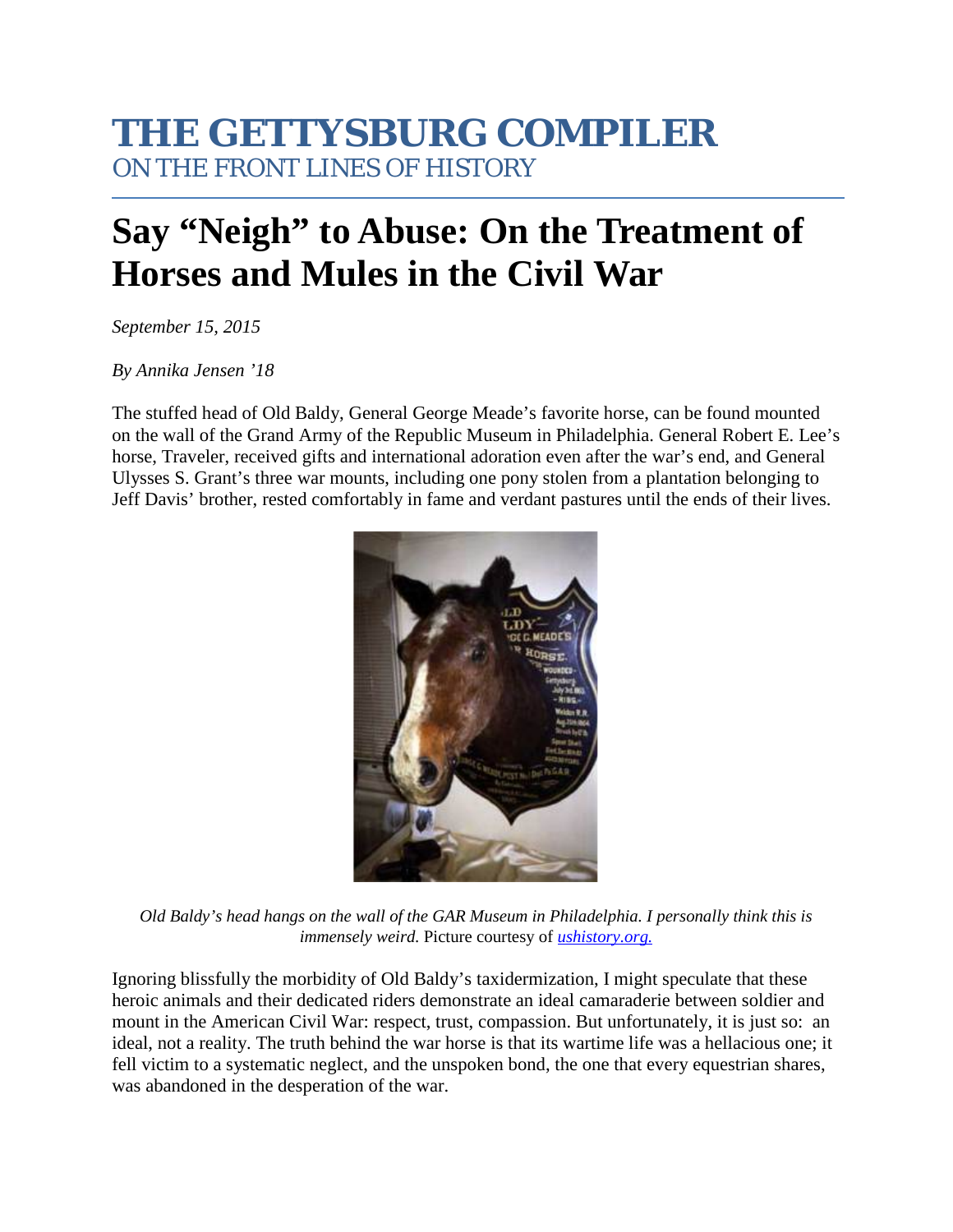Most cavalry mounts, mules, and draft teams were taken from farm work and thrown into the growing frenzy of war, many entirely unfit, untrained, or simply too old for the physical demands that awaited them. During the first two years of the fighting, the Union cavalry received 248,000 horses but was ignorant about proper care, often keeping the animals in crowded, dirty corrals in Washington, D.C. where they were underfed, rarely groomed, and at the mercy of the elements as they had no shelter. Many died of hoof rot, and green riders packed too much weight on their horses' backs, leaving them unfit for service. The Union Army was debilitating its own mounts, yet it kept calling for more.

The Confederate cavalry was a little better off in the beginning. Soldiers brought their own horses, and many were thus well cared for. However, as the war progressed, they were unable to replace the mounts that were lost, as the Union Army occupied the upper south where the Confederates obtained most of their horses. Additionally, Southern agriculture was dependent upon the animals, and they could not all be expended for the sake of the war. The Rebel Army's supplies quickly dwindled, and their horses became too weak to engage in combat, forcing the cavalry to become a mounted infantry and putting them at a disadvantage. Moreover, Confederate horses often lacked shoes, a deprivation that led to further pain and injury.

It was not battle that posed the greatest threat to the Civil War's horses but disease, malnutrition, and overexertion. Unable to afford sufficient grain and hay, some of the Union Army's mounts were forced to live solely off grass and clover, hardly enough to keep them healthy when they were often expected to march twenty-five miles a day.

There were horses, of course, who fell victim to gunpowder and grapeshot when the battles broke out. It is speculated that Meade's Old Baldy was wounded between four and fourteen times, more than the average human soldier; he was shot in the neck at Antietam and left, some speculate, for dead. However, when Meade wrote to his wife the day after the battle, he recounted, Baldy "was shot through the neck, but will get over it." It is unclear whether Meade's unconcerned tone insinuates general indifference or simply an understanding of his horse's resilience. Baldy certainly did "get over it," and went on to outlive his rider. Most animals, however, were not so lucky: when Meade mounted another horse after Baldy was wounded at Antietam, it too was shot out from under him and killed.

Additionally, the treatment and suffering of Civil War horses had bigger implications in the course of the war itself. With exhausted, underfed mounts neither side had a truly efficient cavalry, and the opportunity to rout or pursue enemies in battle was often lost to both; some even speculate that such ineffectiveness contributed to the longevity of the war. After the Battle of Antietam, General McClellan claimed he was unable to pursue Lee's bruised army because his horses were simply too weary (although there were other contributing factors, including McClellan's general tendency to move at the pace of a geriatric turtle though molasses), to which President Lincoln, eager to damage the enemy, replied, "'Will you pardon me for asking what the horses of your army have done since the battle of Antietam that fatigue anything?"

While I shudder to speak poorly of Lincoln, his question to Little Mac does demonstrate a general ignorance on the subject of equine warfare.